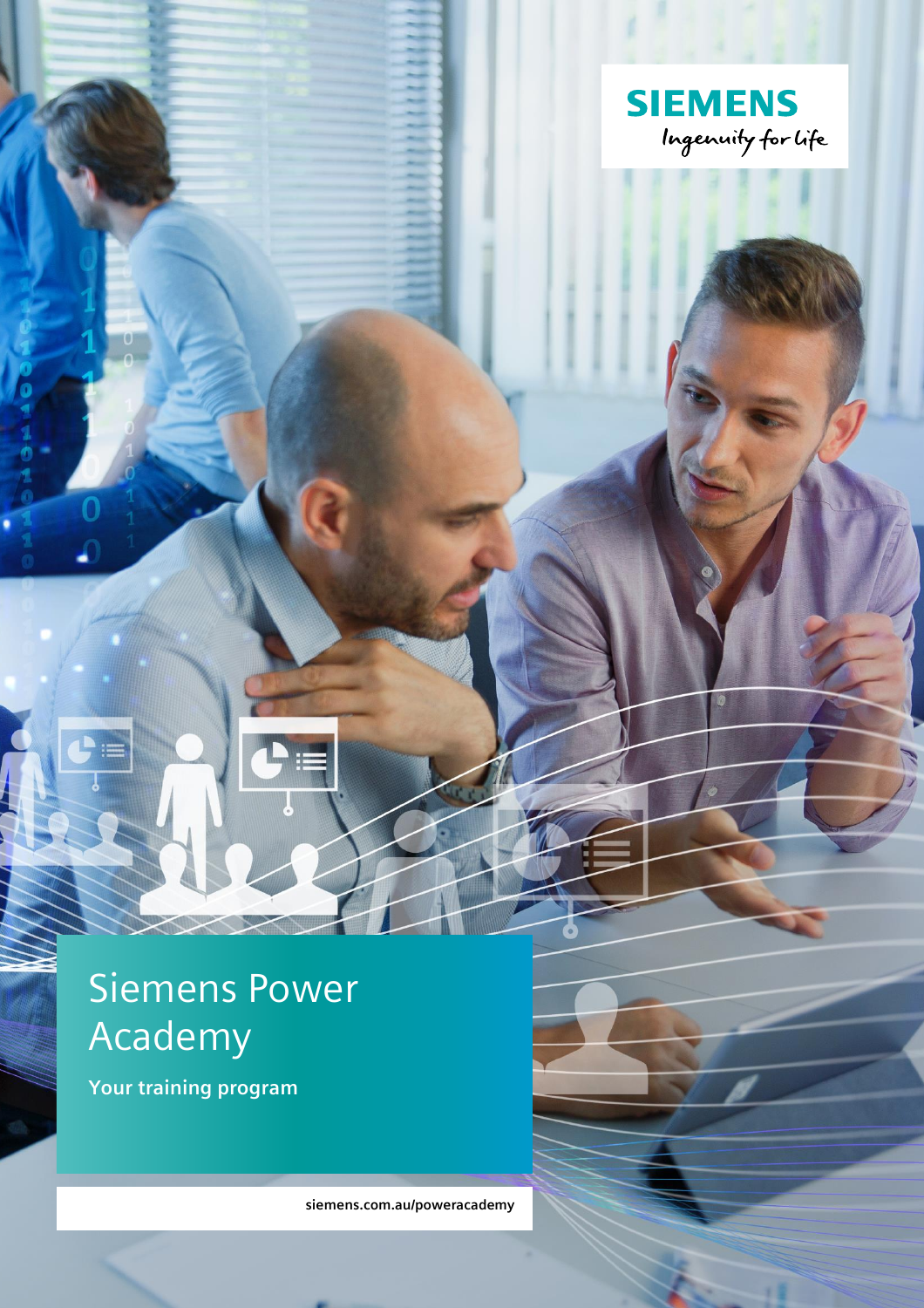# Siemens Power Academy Training Course **Code**

### **SPPA-T3000 Courses**

| Course     | <b>Course Name</b>                  | <b>No of Days</b> |
|------------|-------------------------------------|-------------------|
| K-T3OVER   | SPPA-T3000 System Overview          | 2                 |
| K-T3OPE    | SPPA-T3000 Operation and Monitoring |                   |
| K-T3BAS    | SPPA-T3000 System Basics            | 4                 |
| K-T3ADE    | SPPA-T3000 Advanced Engineering     | 4                 |
| K-T3MAIN   | SPPA-T3000 Maintenance              | 4                 |
| K-T3OPER-C | SPPA-T3000 Operator Certificate     | $1*$              |
| K-T3READ   | SPPA-T3000 Read-Only                | $1*$              |

### **SPPA-T2000 Courses**

| <b>Course</b> | <b>Course Name</b>                                                | <b>No of Days</b> |
|---------------|-------------------------------------------------------------------|-------------------|
| K-T2N-EAS     | SPPA-T2000 Basic Course for Automation System AS 620 B            |                   |
| K-T2-ADM      | SPPA-T2000 Administrator Course                                   | $10*$             |
| K-T2-ADM(C)   | SPPA-T2000 Refresher Course for Administration                    | $5*$              |
| K-T2-OPE      | SPPA-T2000 Operator Course for Process Control/Information System | $2^*$             |
| K-T2-EOM      | SPPA-T2000 Basic Course for OM650 Engineering                     | $5*$              |

#### **PCS7 Courses**

| Course   | <b>Course Name</b>                              | <b>No of Days</b> |
|----------|-------------------------------------------------|-------------------|
| K-PCS7ST | SIMATIC PCS7 for Steam Turbine Process Controls | ⊇∗                |
| K-PCS7SA | SIMATIC PCS7 System Administration              | ⊇∗                |

## **Functional Safety Modules (FSM)**

| Course            | <b>Course Name</b>                                                             | <b>No of Days</b> |
|-------------------|--------------------------------------------------------------------------------|-------------------|
| <b>K-FSLIFE</b>   | Functional Safety for Power Plants (Module 1)                                  |                   |
| <b>K-FSCUST</b>   | Plant Specific Functional Safety (Module 2)<br>[*NOTE: Available on-site only] | $2 - 4*$          |
| <b>FS-ENG-SIS</b> | TUV Rheinland Functional Safety Program (FSEng)                                | 4.5               |

\*NOTE: Offer upon request & dates to be mutually agreed between Siemens & Customer